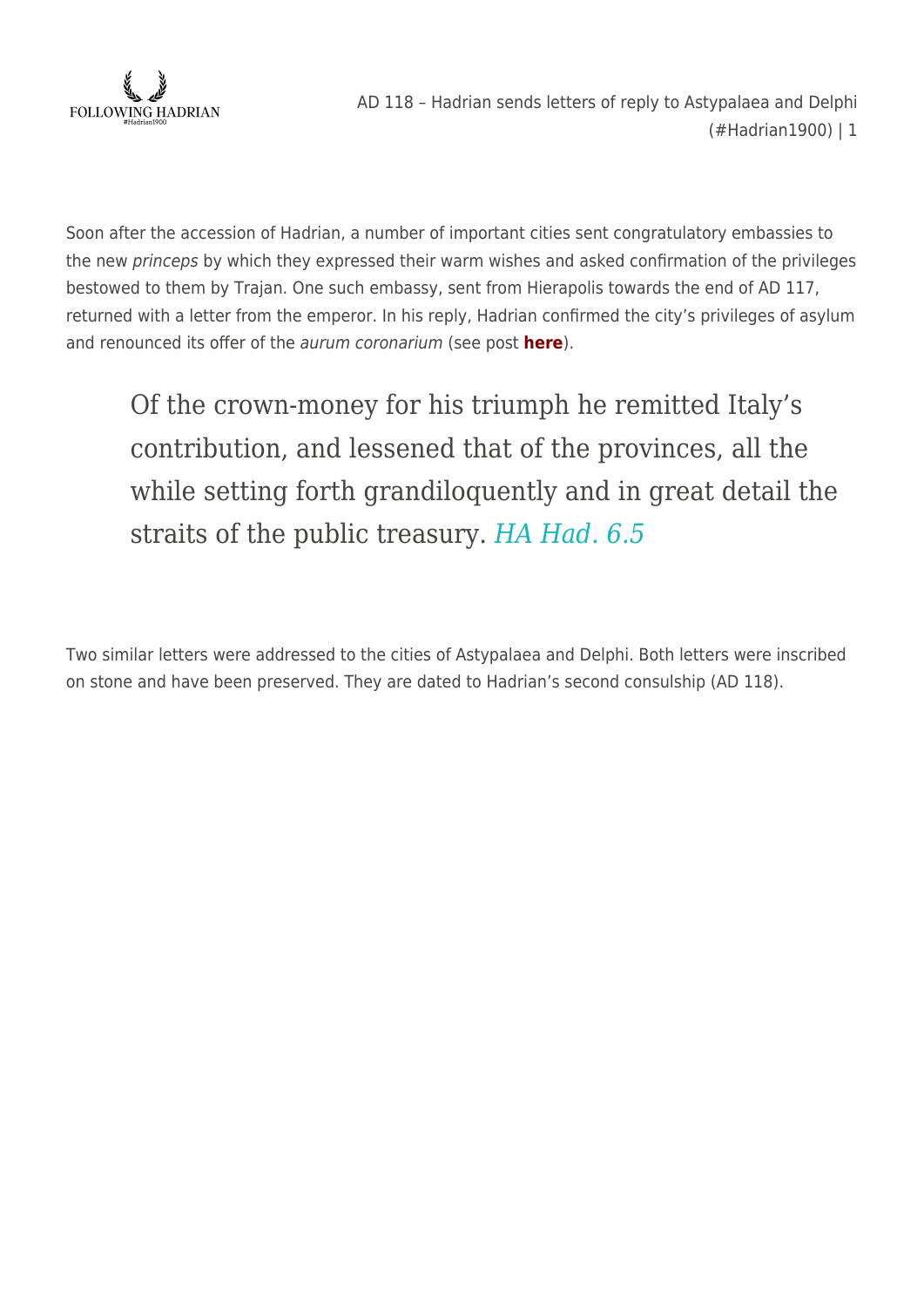

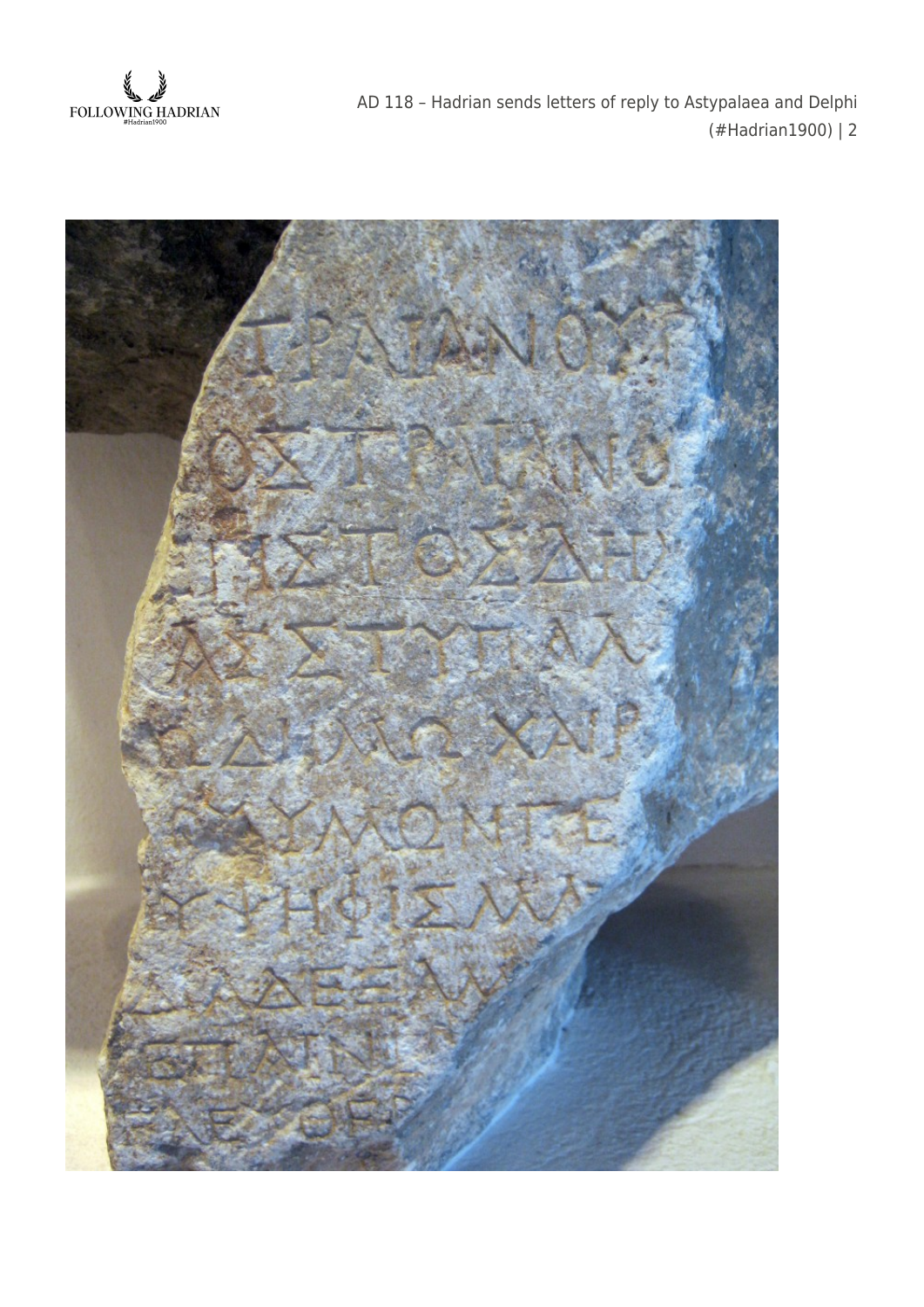

Fragment (1 of 3) of an inscribed stone stele with a letter from Hadrian to the magistrates and Boule (Council) of the Knidians (IG XII,3 175). Archaeological Museum of Astypalaia. Courtesy of the Directorate of the Management of the National Archive of Monuments.

The letter sent to the city of Astypalaea, an ancient town (present‐day Chora) on the island of the same name situated between Anaphe and Kos, has been preserved in stone fragments. One of these fragments can be seen today in the [Archaeological Museum of Astypalaia](https://www.gtp.gr/TDirectoryDetails.asp?ID=4309). Hadrian addressed himself to the magistrates, council and people of Astypalaea. He acknowledges the city's joyous acclamation of his accession and guarantees grants by previous emperors, including freedom and autonomy.

Transcript (*[IG XII,3 175](https://droitromain.univ-grenoble-alpes.fr/Constitutiones/Astypalaeensibus.gr.html)*): Αὐτοκράτωρ Καῖσαρ θεοῦ Τραϊανοῦ [Παρθικοῦ] | υἱός, θεοῦ Νέρουα υἱωνός, Τραιανὸς [Ἁδριανὸς] | Σεβαστός, ἀρχιερεὺς μέγιστος, δημ[αρχικῆς] | [ἐξ]ουσίας, ὕπατος τὸ βʹ Ἀσστυπαλ[αιέων τοῖς] | [ἄρχο]υσι καὶ τῇ βουλῇ καὶ τῷ δήμῳ χαίρ[ειν]. | [καὶ πα]ρὰ τοῦ πρεσβευτοῦ ὑμῶν Πε[τρωνίου τοῦ] | [Ἡρακῶ]ντος καὶ ἐκ τοῦ ψηφίσματ[ος ὑμῶν] | [ἔμαθον] ὅπως ἥσθητε διαδεξαμέν[ου ἐμοῦ] | [τὴν πατ]ρῴαν ἀρχήν, ἐπαινέσας δ[ὲ ὑμᾶς] | [καὶ πεπο]ιθὼς(?) {γεγη]θὼς?} τὴν ἐλευθερίαν ὑ[μῶν –] | – – – –

Imperator Caesar Hadrian Augustus, son of the god Trajan Parthicus, grand-son of the god Nerva, pontifex maximus, holding tribunician power, consul for the second time, to the magistrates and council and people of Astypalaea, greetings: I learned both from your ambassador, Petronius Heraco, and from your decree how delighted you were with my succession to the ancestral office. I praised you and I indeed guarantee your freedom…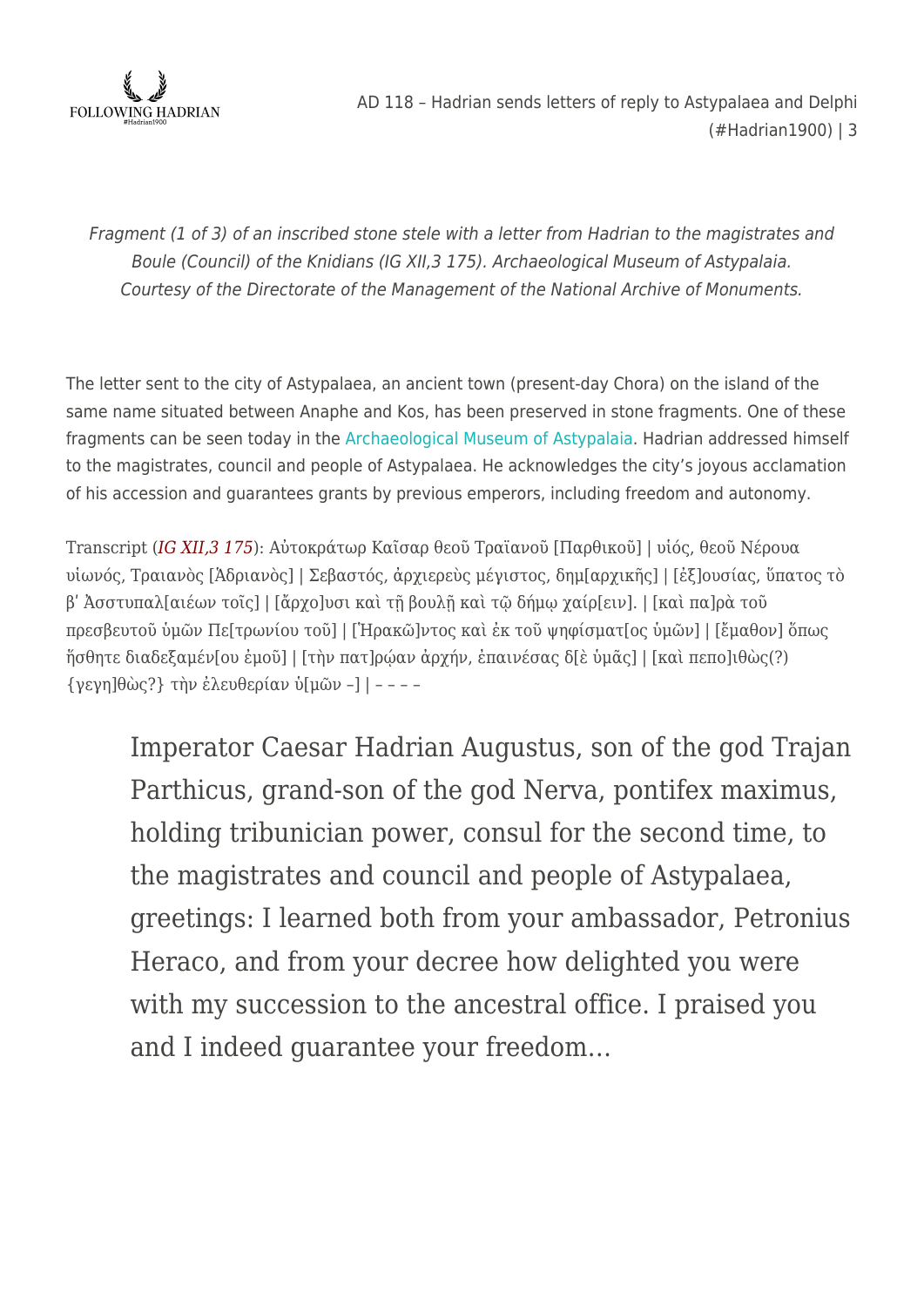

Later that year, Hadrian addressed the same group in another letter in which he speaks of an examination and reduction of a financial burden. One of the customary honours bestowed upon new Emperors was the presentation of the aurum coronarium (a large sum of money donated). As recorded by the Historia Augusta, Hadrian refused the gift from Italy and accepted only a part of it from the provinces (HA Hadr. 6.5). Astypalaea, however, appears to have been unable to make this contribution and sent another embassy to Hadrian asking to be excused from any payments at all. Only the top of Hadrian's reply is preserved and it is usually believed that the emperor consented to the reduction or exemption of the usual accession tax.

Transcript (*[IG XII,3 176](https://droitromain.univ-grenoble-alpes.fr/Constitutiones/Astypalaeensibus1.gr.html)*): Αὐτοκράτωρ Καῖσαρ θεοῦ Τραϊανοῦ Παρθικ[οῦ] | υἱός, θεοῦ Νέρουα υἱωνός, Τραϊανὸς Ἁδριανὸς | Σεβαστός, ἀρχιερεὺς μέγιστος, δημαρχικῆς | ἐ[ξ]ουσίας, ὕπατος τὸ βʹ, Ἀστυπαλαιέων | ἄρχουσι καὶ τῇ βουλῇ καὶ τῷ δήμῳ χαίρειν. | ἐντυχὼν ὑμῶν τῷ ψηφίσματι ὅτι μὲν ἀπο-|ρεῖν φατε καὶ οὐ δύνασθαι τελεῖν τὸ ἐπαγγελ-|τικον ἀργύριον ἐμάνθανον· οὐ μὴν ὁπό-|σον τε τοῦτο οὐδὲ ε[ἴ] ποτε φέρειν αὐτὸ ἤρ[ξ]ασ-|[θε – – – – – – – – – – – – – – – – – –] | – – – – – – – – – – – – – – – – – – – – –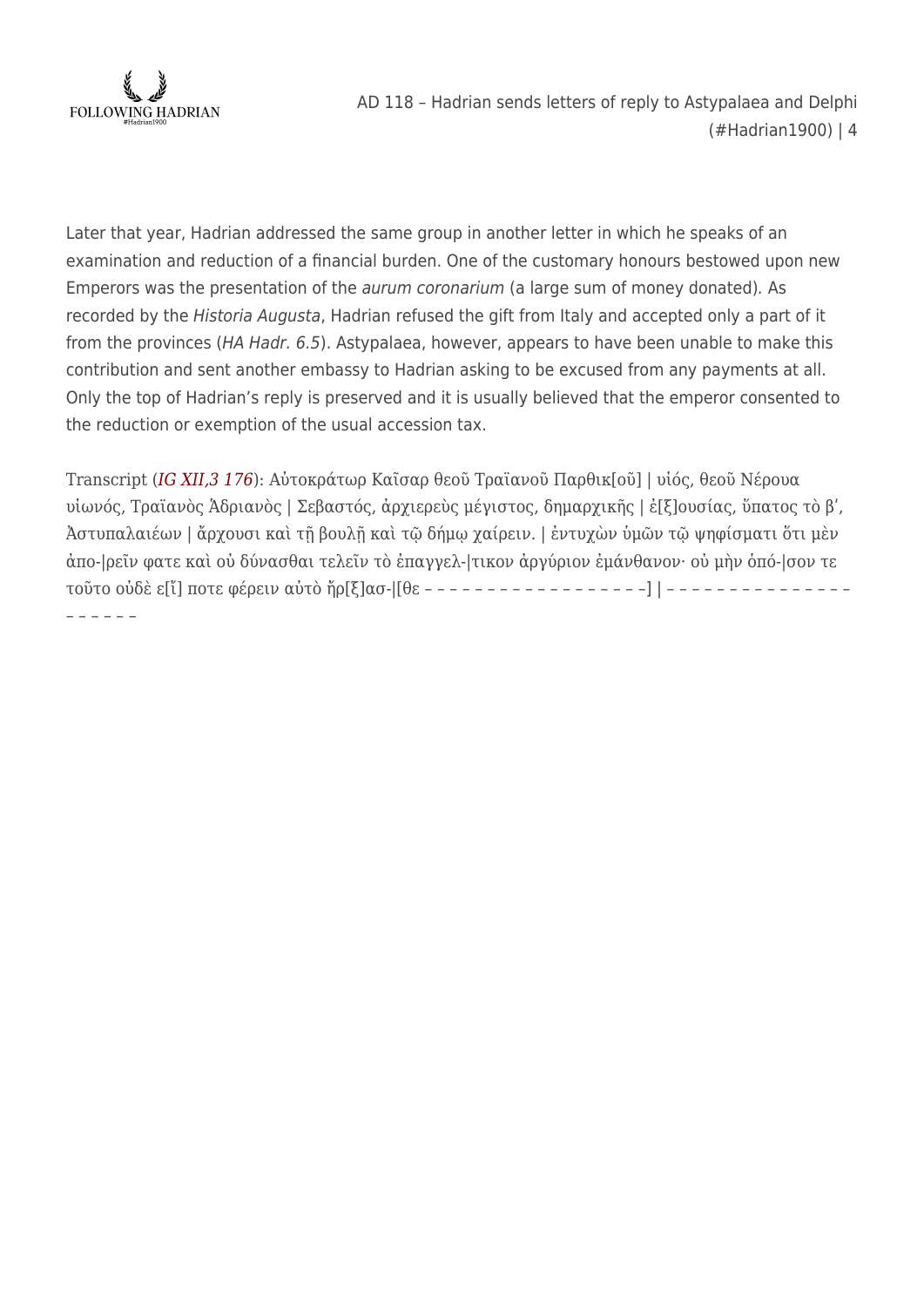



The religious and political centre of Astypalaea was the hill crowned today by the Venetian castle. The modern town of Chora occupies the same site, and worked stones from ancient monuments are reused in older houses.

By Asiomou [\(https://creativecommons.org/licenses/by-sa/4.0\)](https://creativecommons.org/licenses/by-sa/4.0), from Wikimedia Commons

Astypalaea belonged to the Dodecanese, an island group of twelve major islands in the southeastern Aegean Sea. The city concluded an alliance with Rome in 105 BC which has survived in an inscription found on the island (IG XII, 3 173). The treaty states that the Astypalaeans would not aid the enemies of the Romans or allow such enemies passage through their territory, and likewise, the Romans would not aid the enemies of the Astypalaeans or allow such enemies passage through their territory. Under the Roman emperors, Astypalaea became a "civitas libera" (free city), a mark of honour renewed by Hadrian. Today, Astypalaia is best known for its ancient cemeteries of mass graves containing the remains of newborn infants.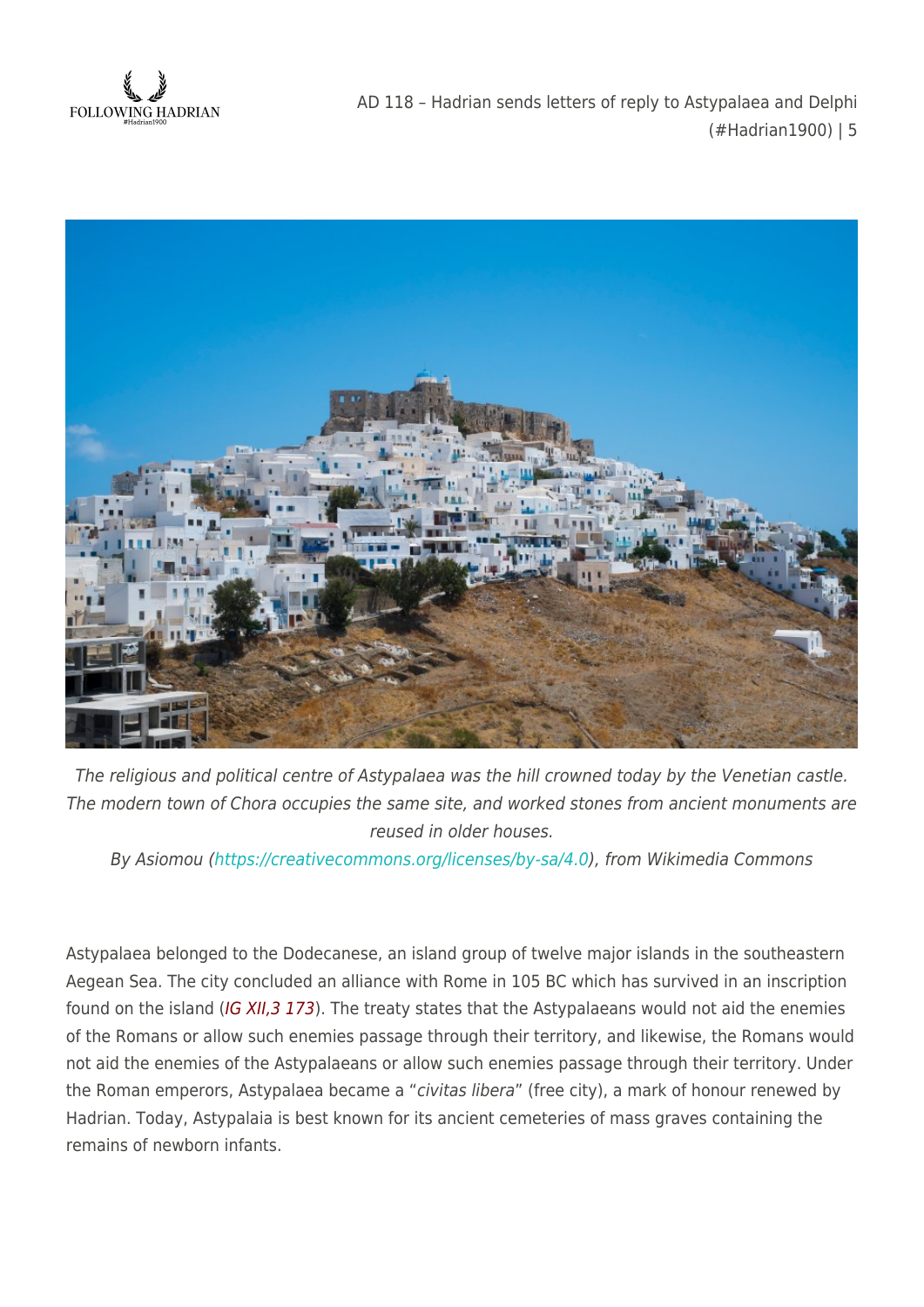

In AD 118, Hadrian also sent a response to a congratulatory embassy from Delphi in which the emperor refers to the city's displays of loyalty. Hadrian agrees to ratify the freedom and autonomy that had been granted to the Delphians by the previous emperors on account of the antiquity and the nobility of their city.

Transcript (*[I FD III 4:301](https://epigraphy.packhum.org/text/240491?bookid=452&location=252)*): [Α]ὐτοκράτ[ωρ Καῖσαρ], θεοῦ Τραιανοῦ Παρθικοῦ υ[ἱός, θεοῦ Νέρβα υἱωνός, Τραια]- νὸς Ἁδ[ριανὸς Σε]βαστός, ἀρχιερεὺς μέγισ[τος, δημαρχικῆς ἐξουσίας τὸ βʹ, ὕπα]- τος τὸ [βʹ, Δελφῶν] τῇ πόλει vvv χαίρειν. vvvvv ὑ̣[μεῖς μὲν ἐπηγγείλατέ μοι τὰ τῆς πό]- λεως π̣[ρεσβεῖα το]ῖς παρ' ὑμῶν ἐπεσταλμέν[οις γράμμασιν· ἐγὼ δὲ ὑμᾶς ἐπαινῶ] [ὅτι μὲν ὑφ' ὑμῶν ὧ]δε ἡ ἀρχαιότης καὶ ἡ εὐγέν[εια τῆς πόλεως τῆς ὑμετέρας] [ἀνεμνήσθη μοι], οὐχ ἥκι[στ]α δὲ ὅτι φανερὰν [ἀπεδείξασθε τὴν πρὸς ἐμὲ προθυ]- [μίαν ὑμῶν συνηδόμ]ε̣νοι μὲν ἐπὶ τῷ διαδέξ[ασθαί με τὴν πατρῷαν ἀρχήν, τὸν] δὲ θεὸν δ̣[οῦναί μοι πάντα] ἀ̣γ̣αθ[ὰ] παρακαλοῦντε[ς. δι' ὃ τῆς ὑμετέρας πόλεως τήν] τε ἐλευθε̣[ρίαν καὶ τὴν αὐ]τονομίαν καὶ τὰ̣[ς ὑμῖν πάλαι συγκεχωρημένας] δωρεὰς β[εβαιῶ καὶ τὰ δοθέν]τα καὶ ὑπὸ το̣ῦ̣ [θεοῦ Τραιανοῦ πρεσβεῖα]. πρεσβευ[τὴς ἦν Γ. Ἰούλιος Ἀ]ν̣[τιγέ]νης. εὐτ[υχεῖτε].

… and not least because you openly showed your zeal by rejoicing at my accession to the rule and by invoking the Pythian God Apollo to bless me. … I confirm your liberty and your autonomy and all the gifts granted to you of old, particularly those granted by the divine Trajan… [because] the antiquity and nobility of the city are well known to me from far back, and not least because [you made your zeal for me] clear…

This correspondence between Hadrian and Delphi, as well as later ones, were inscribed publicly on the outer wall of the temple of Apollo. According to J.H. Oliver's posthumous work, four fragments of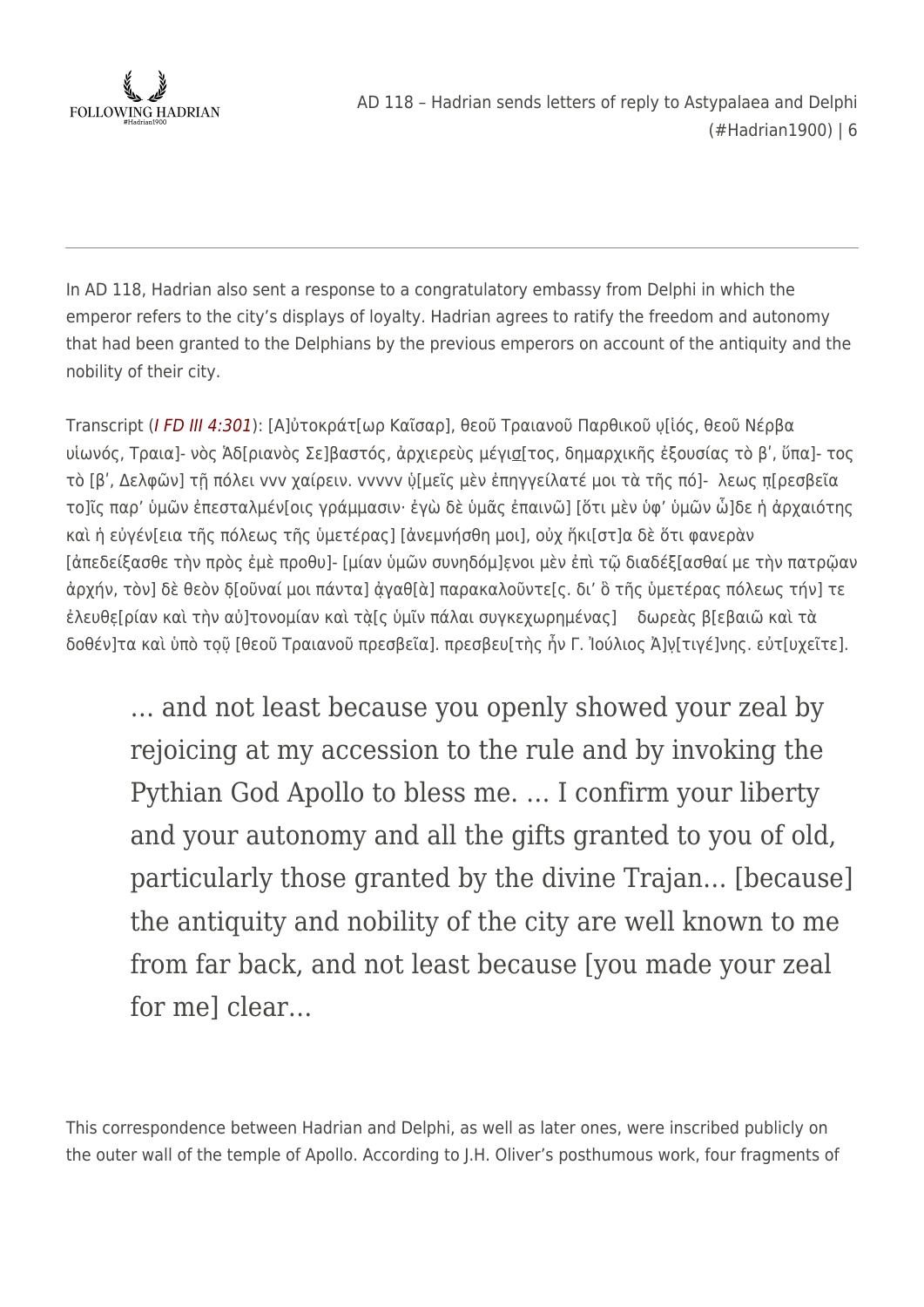

Hadrian's letter are now in the storeroom of the Museum at Delphi (Nos. 2207, 2265, and 1565 + 4428).

In response to the renewal of the privileges granted by Hadrian, the city of Delphi set up a statue to the new emperor (Syll<sup>3</sup> 829 B). Another statue was erected by the Amphictyonic council (in charge of the protection of the Temple of Apollo) under Plutarch's direction (Syll<sup>3</sup> 829 A).

## $\pmb{\times}$

The Temple of Apollo in Delphi. By Helen Simonsson [CC BY-SA 3.0], [from Wikimedia Commons](https://commons.wikimedia.org/wiki/File:Delfi_Apollons_tempel.jpg)

## Sources & references:

- Oliver (1989), Greek Constitutions of Early Roman Emperors from Inscriptions and Papyri, Philadelphia, n. 64
- Smallwood (1966), Documents Illustrating the Principates of Nerva, Trajan and Hadrian, Cambridge, n. 449 a & n. 449 b
- Boatwright (2000), Hadrian and the Cities of the Roman Empire, Princeton University Press
- Alexander, P. (1938). Letters and Speeches of the Emperor Hadrian. Harvard Studies in Classical Philology, 49, 141-177. doi:10.2307/310702
- Ando, C. (2000). Imperial Ideology and Provincial Loyalty in the Roman Empire. University of California Press
- Scott, M. (2014). Delphi: A History of the Center of the Ancient World. Princeton University Press
- Gordillo Hervás, R. (2017). Talking with the Emperor: Diplomacy and language between Greece and Rome, 64(2), 168-181.
- The Princeton Encyclopedia of Classical Sites, ASTYPALAIA [\(link\)](http://www.perseus.tufts.edu/hopper/text?doc=Perseus%3Atext%3A1999.04.0006%3Aentry%3Dastypalaia)

## Share this:

- [Click to share on Facebook \(Opens in new window\)](https://followinghadrian.com/2018/05/02/118-ad-hadrian-sends-letters-of-reply-to-astypalaea-and-delphi-hadrian1900/?share=facebook)
- [Click to share on Twitter \(Opens in new window\)](https://followinghadrian.com/2018/05/02/118-ad-hadrian-sends-letters-of-reply-to-astypalaea-and-delphi-hadrian1900/?share=twitter)
- [Click to share on Pinterest \(Opens in new window\)](https://followinghadrian.com/2018/05/02/118-ad-hadrian-sends-letters-of-reply-to-astypalaea-and-delphi-hadrian1900/?share=pinterest)
- [Click to share on Tumblr \(Opens in new window\)](https://followinghadrian.com/2018/05/02/118-ad-hadrian-sends-letters-of-reply-to-astypalaea-and-delphi-hadrian1900/?share=tumblr)